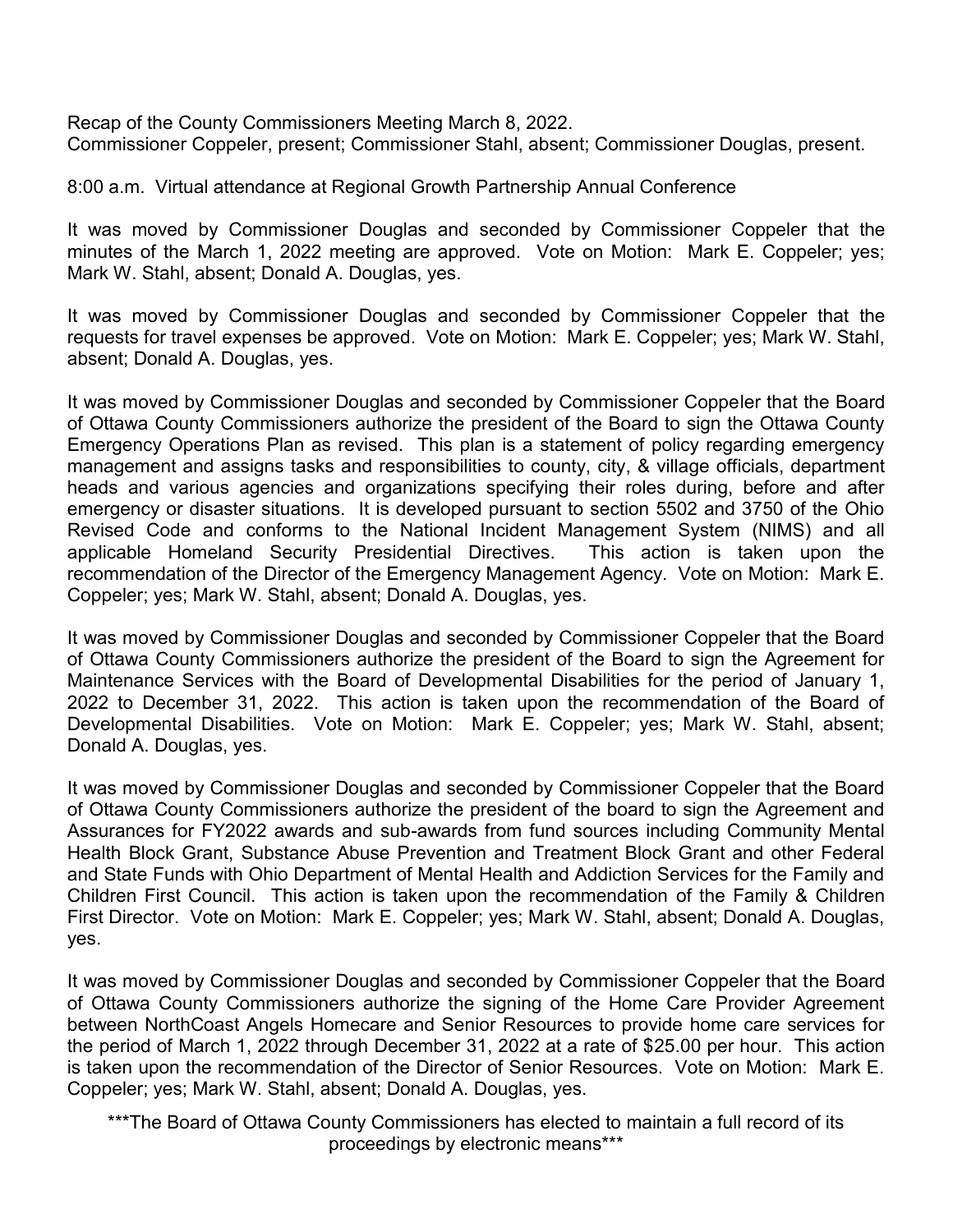It was moved by Commissioner Douglas and seconded by Commissioner Coppeler that the Board of Ottawa County Commissioners authorize signing the IV-D Service Contract between the Ottawa County Child Support Enforcement Agency and the Ottawa County Sheriff's Office. This contract is to reimburse the Sheriff's Office for provision of IV-D Child Support Enforcement activities. This contract is in the amount of \$91,632.85 and is for the period of April 1, 2022 through March 31, 2023. This action is taken upon the recommendation of the Director of Job and Family Services. Vote on Motion: Mark E. Coppeler; yes; Mark W. Stahl, absent; Donald A. Douglas, yes.

It was moved by Commissioner Douglas and seconded by Commissioner Coppeler that the Board of Ottawa County Commissioners authorize the president of the Board to sign the pre-award condition forms for the 2022 JAG grant with the U.S. Department of Justice. This action is taken upon the recommendation of the Prosecuting Attorney. Vote on Motion: Mark E. Coppeler; yes; Mark W. Stahl, absent; Donald A. Douglas, yes.

It was moved by Commissioner Douglas and seconded by Commissioner Coppeler that the Board of Commissioners authorize the president of the Board to sign the lease agreement with Family & Children First Council to provide space for staff located at the Riverview School Building in Oak Harbor. Term of this agreement is March 1, 2022 through February 28, 2023 at a rate of \$266 per month. This action is taken upon the recommendation of the Family & Children First Director. Vote on Motion: Mark E. Coppeler; yes; Mark W. Stahl, absent; Donald A. Douglas, yes.

It was moved by Commissioner Douglas and seconded by Commissioner Coppeler that the following personnel action(s) are approved upon the recommendation of the Job & Family Services Director: Revise full time hire rate of pay for Patrick Freeworth as Social Service Worker 2 effective March 7, 2022 and Resignation of Jennifer St. John as Child Support Case Manager 1 effective March 25, 2022. Vote on Motion: Mark E. Coppeler; yes; Mark W. Stahl, absent; Donald A. Douglas, yes.

It was moved by Commissioner Douglas and seconded by Commissioner Coppeler that the Board of Ottawa County Commissioners set March 31, 2022 at 1:30 p.m., for CDBG PY22 Public Hearing #1. This action is taken upon the recommendation of the Director of the Regional Planning Commission. Vote on Motion: Mark E. Coppeler; yes; Mark W. Stahl, absent; Donald A. Douglas, yes.

It was moved by Commissioner Douglas and seconded by Commissioner Coppeler that the Ottawa County Voucher Report dated March 2, 4, 7, 2022 in the total amount of \$907,052.60 be approved for payment and that the County Auditor be authorized to issue the warrant on the County Treasury for payment of same. Be it further authorized that the attached Then and Now voucher(s) are also approved. The voucher reports are available for review in the office of the Ottawa County Commissioners until the retention period has expired in accordance with the Records Retention Schedule. Vote on Motion: Mark E. Coppeler; yes; Mark W. Stahl, absent; Donald A. Douglas, yes.